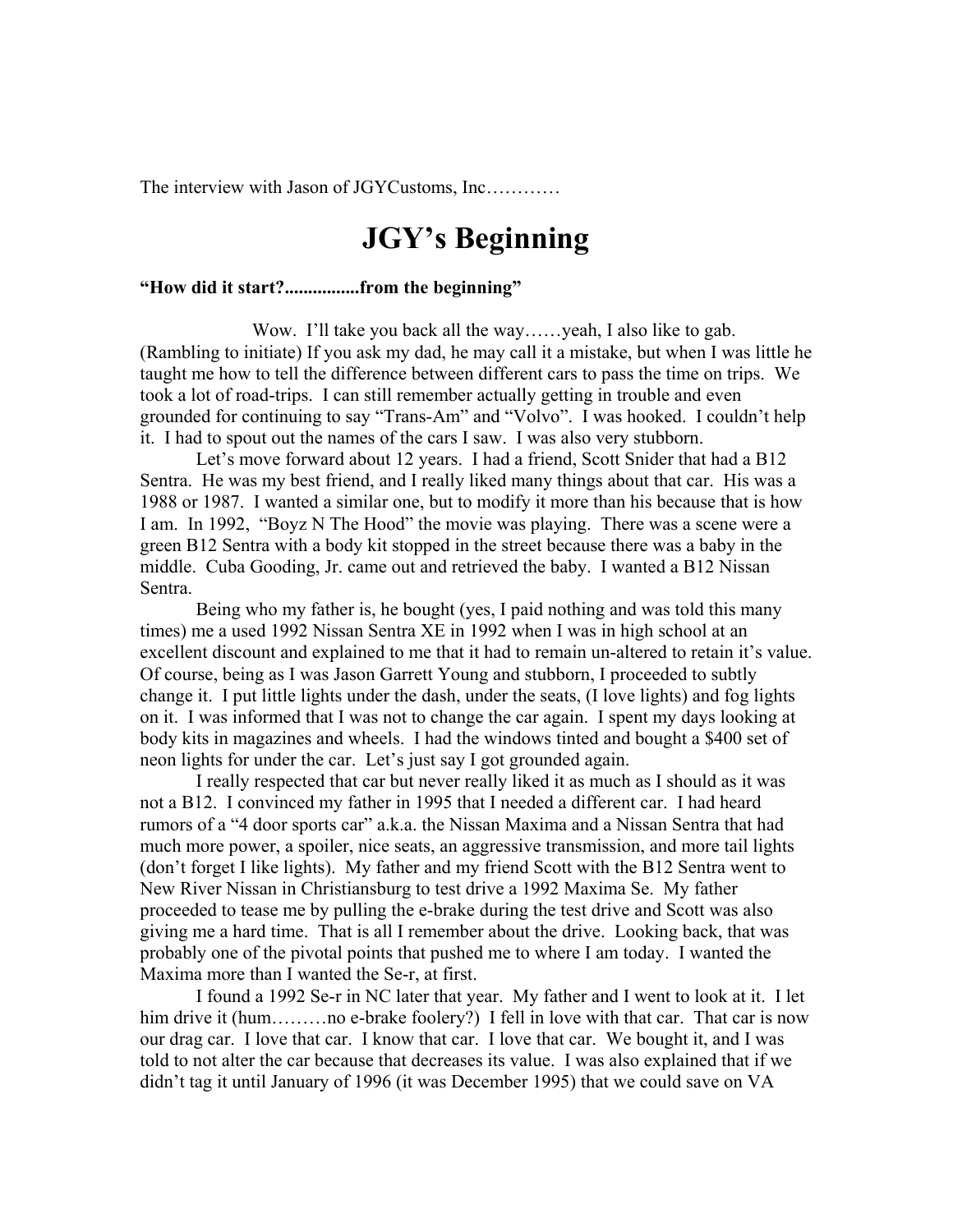property tax. While that car sat in the snow outside my parents home (yes I have photos) I almost completely dismantled the interior and added lights, switches, and many things.

 I would like to ad that in 1995 I found the wonderful website of [www.se-r.net,](http://www.se-r.net/) which is still active but not really used today. It had a wonderful mailing list that was associated with it that I joined and learned many things on. I really miss the old days of mailing lists. I owe many people of that list for helping me learn, mature, and grow in my automotive knowledge. I still even today, don't truly understand why someone nine states away would offer someone advice and information and expect nothing in repayment. I could list a large amount of people that gave me more than I think I returned to them. My thoughts on that has sculpted and produced many of the beliefs and efforts that I give to JGY's customers every day. It prevents many of the problems that I see today on many forums. It made the user be responsible for their actions and did not even have "avatars" of breasts bouncing, made the user use his real name, and even had filters for bad language!!!! After its demise, I reluctantly leaned towards forums such as sr20forum, but I have no use for their style and horrible traditions. I will say that the quality people that used mailing lists don't use forums. The sad part is that the forum users suffer, not people such as myself.

Back to the Se-r…………. Within those 30 days of avoiding property tax, I managed to buy a JWT ECU retune and a POP charger. I had not even driven the car yet. Later that year I bought many things for that car such as a Greddy exhaust, Metal Master Brake pads, speakers, spark plug wires, and mud flaps. I took photos of everything, even the boxes of the items.

 I had heard about this idea of turbo-ing these cars from the mailing list. People in California and far states away had done it, but it seemed like they were using full turbokits. This solution seemed too distant to me. All the kits had the turbo on a top mount and for some reason I did not like that. I found a guy in Tennessee that had bought half of a car that looked like a 240sx and put the parts on his 240sx. He had the turbo and the injectors for sale. I bought them and a gti-r manifold from Nissan Motorsports, a Mitsubishi Conquest intercooler, and had my ECU retuned by JWT. That install took me about 5 months due to issues such as waiting 2 months to get the intercooler re-welded, calling Jim at JWT over and over about issues that even stemmed from me not remembering that my alarm turned my fuel pump off (sorry Jim), and designing the intercooler piping. I had turbo'd my Se-r in 1996. Later I found out about Silvias and Bluebirds.

 That car brought me a lot of joy. I can still remember times such as when Karin Lavin from New Jersey had heard about my car and came to visit me in Virginia to see the turbo'd Se-r. That still humbles me to this day.

 Let's move forward several years and countless learning and self-teaching to when I bought my 1993.5 G20. I quickly swapped in a built Bluebird motor into it. I had built by accident quite a following of people and enthusiasts on my projects on the Se-r Mailing list and was contacted by someone to do a motor swap for them. They were six hours away from me. I didn't know what to do. I did it and I got paid for it!!! I was paid for doing something that I enjoyed and still enjoy today.

In the mean time, I had quit my job in Northern Virginia and had taken a job at my father's company because I "had learned the value of a good work ethic" (he said) at less pay (I like to ad that part). I was doing so many motor swaps, parts-builds, and parts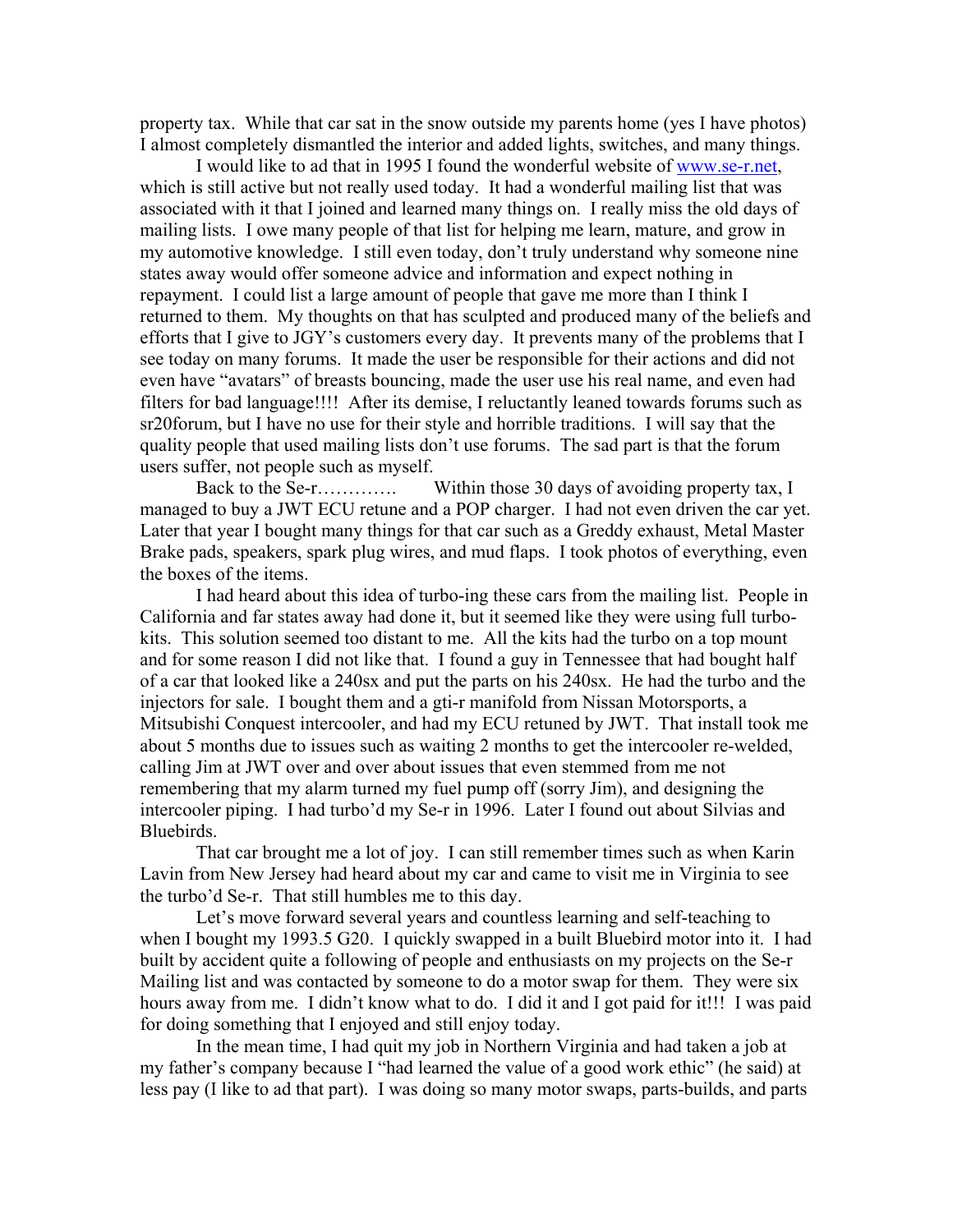sales that I realized that I could do this for a living and quit my day job. That still seems like a huge jump for me. I was able to quit my job to do what I liked doing and do for fun. At that point in my life, I only thought that happened to sports players. I, Jason Garrett Young, was able to play and people paid me to play. I also would like to ad that I "busted my \*ss" working 14 hour days and loved it. I had no idea where I was going. I now know where I went.

I worked for about 6 months from my garage at my home in 2003 and realized that I could offer more to the se-r community (I miss the se-r mailing list) by operating a full business with some employees. At that point, I hired a customer, moved him to here, and rented a building from my father. I went from \$3,000 to \$30,000 a month in sales very quickly. The first year was a huge learning curve. Our volume has since increased dramatically. With those increases, surprises, and growth changes have occurred. I think my rent is too high, though.

## **"What sparked your interest in automobiles?"**

I don't know.

#### **"When did you start JGY?"**

In my mind, it started the day that I was standing outside my parents garage that was over crowded with non automotive items and my father told me that I was wasting my life on my cars. He did not intend for that phrase to mean so much to me, but it did. I hate to waste anything. I still wonder if my stubborn-ness pushed me to propel myself to prove him wrong or if my anal retentive-ness to not waste any actions pushed me to still prove him wrong and totally exploit my automotive passions and knowledge. True, I had no concept of what JGY would be today, but I think that is when the flame was lit that built the roaring fire. I don't know if I truly believe in fate. I do believe in hard work and the correct environment.

### **"What makes your company different than others?"**

There are many things. Two topics that come to mind are that I like to own what I work on and I like to install what I sell. I find the first one to be very important. I always thought it was bizarre when I look at car painters and notice that they drive cars that need to be painted or in need of repair. That always amazes me. We all know the value of the slogan "take pride in your work". I still am amazed at engine building facilities that have employees, or worse, owners driving junked Barrettas that smoke. As I type this, I drive a 390HP Nissan Sentra, a Gti-r powered G20, and a 500 HP Ford Mustang with a RB25DET Nissan motor in it. If I was going to put it in one phrase it would be "JGY doesn't claim to be able to build it, they will show you they BUILT it!" Our tow truck is lifted, built motor, huge wheels and tires, and enough lights to light up a Wal-mart. I feel that we prove our knowledge by possession. If you call us asking a question about where the vacuum lines come from a gti-r motor to connect to the carbon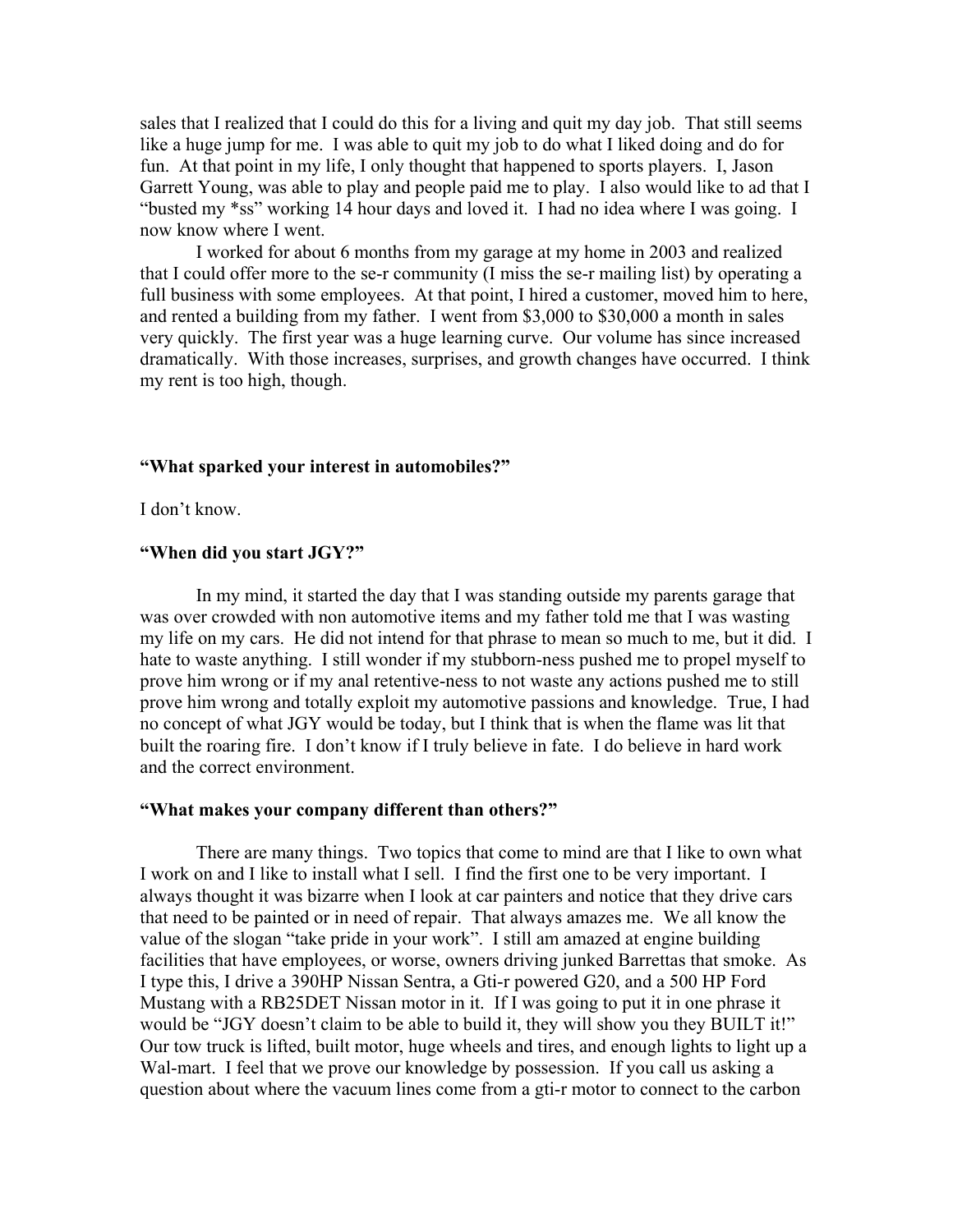canister, I can say "hold on and let me grab one of the cordless phones and I'll walk out in the parking lot and pop my hood, I drove my G20 here today." You don't commonly find that at many shops. The other topic is that if we sell it, I want to have installed it as well. There are a few exceptions; I have not personally installed the voltage stabilizer that we sell. We can't own it all. But if you call and ask one of my sales associates about the sound that the Greddy RS blow off valve makes, she can say "the one guy that has it on his car here likes it, but the guys say that it is not as loud as the Turbo XS one and stays open longer". That type of service is hard to put a value on and is why we have so many repeat customers.

## **"What don't you like about your path?"**

 Unfortunately, we were robbed on March 13, 2004 and September 26, 2004 by who I believe are the same group. Without describing the events graphically, I will briefly say that we were basically stripped of possessions and dignity. I feel that these robberies are probably one of the top four events in my life that has hurt and changed me. I also feel that very few places, companies, people, groups, and organizations (including law enforcement) helped us how I would have helped someone. I also know that they may have their reasons and they may be great ones, but…………I am only human and I also hurt. I do resent that, but at the same time, I feel that it made me even more of a better business owner and a friend to each of our customers, especially the ones that came back to us even though their parts were gone and I only had a broken crescent wrench to work with. I know it seems odd, and I even don't understand it, but somehow, these life changing events actually made me more concerned for our customers and gave me a greater desire to pursue their dreams of automotive enhancement and my own. I'd like to add that our security system and precautions that we have made are unsurpassed by any I have seen and feel that we have solved this problem. I almost feel that we have wasted money on precautions that are basically un-breakable. But, at the end of the day, I almost dare someone to try us because I want to see them fail. That is all I want to say on this topic. I was taught growing up not to lock my door. Times have changed.

#### **"What are some of JGY's best assets?"**

That is a difficult question for me to answer how I should. I will reluctantly say that I am a good Nissan mechanic and fabricator. Every job I have done, I feel that I could have done it better. Looking outside the box, I feel that propels me to do the best I can. It does not make it easy to leave the job at the job, though. I try to instill that view of life in my employee's outlook on everything that JGY touches. That brings me to what I feel is JGY's best assets, which is my employees. I have had good employees and bad employees; but, I will say that all my current employees are respected by me and service our customers to the best of their ability. That is the difficult part of growth, as I have found. We are a team. If you are not a team player, you will fail here, and more importantly, you will make it more difficult for JGY to achieve its customers' desires and goals. I also miss some of my past employees such as Shaun Stewart. To me, my current